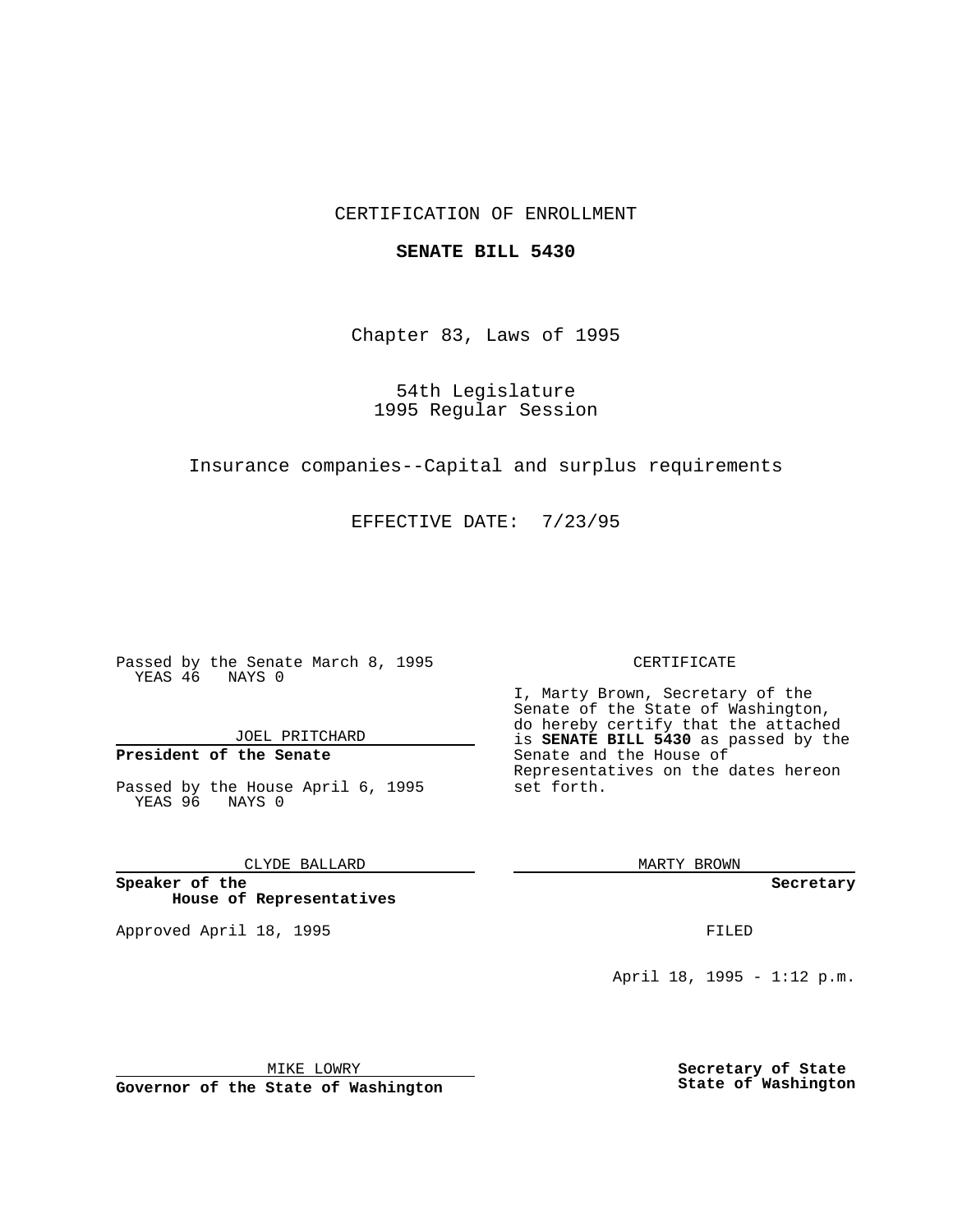# **SENATE BILL 5430** \_\_\_\_\_\_\_\_\_\_\_\_\_\_\_\_\_\_\_\_\_\_\_\_\_\_\_\_\_\_\_\_\_\_\_\_\_\_\_\_\_\_\_\_\_\_\_

\_\_\_\_\_\_\_\_\_\_\_\_\_\_\_\_\_\_\_\_\_\_\_\_\_\_\_\_\_\_\_\_\_\_\_\_\_\_\_\_\_\_\_\_\_\_\_

Passed Legislature - 1995 Regular Session

**State of Washington 54th Legislature 1995 Regular Session**

**By** Senators Prentice and Hale; by request of Insurance Commissioner

Read first time 01/23/95. Referred to Committee on Financial Institutions & Housing.

 AN ACT Relating to the capital and surplus requirements of insurance companies; amending RCW 48.05.340; and adding new sections to chapter 48.05 RCW.

BE IT ENACTED BY THE LEGISLATURE OF THE STATE OF WASHINGTON:

 NEW SECTION. **Sec. 1.** As used in sections 1 through 13 of this act, these terms have the following meanings:

(1) "RBC" means risk-based capital.

 (2) "NAIC" means the national association of insurance commissioners.

 (3) "Domestic insurer" means any insurance company domiciled in this state.

 (4) "Foreign or alien insurer" means any insurance company that is licensed to do business in this state under this chapter but is not domiciled in this state.

 (5) "Life and disability insurer" means any insurance company authorized to write only life insurance, disability insurance, or both, as defined in chapter 48.11 RCW.

 (6) "Property and casualty insurer" means any insurance company authorized to write only property insurance, marine and transportation

p. 1 SB 5430.SL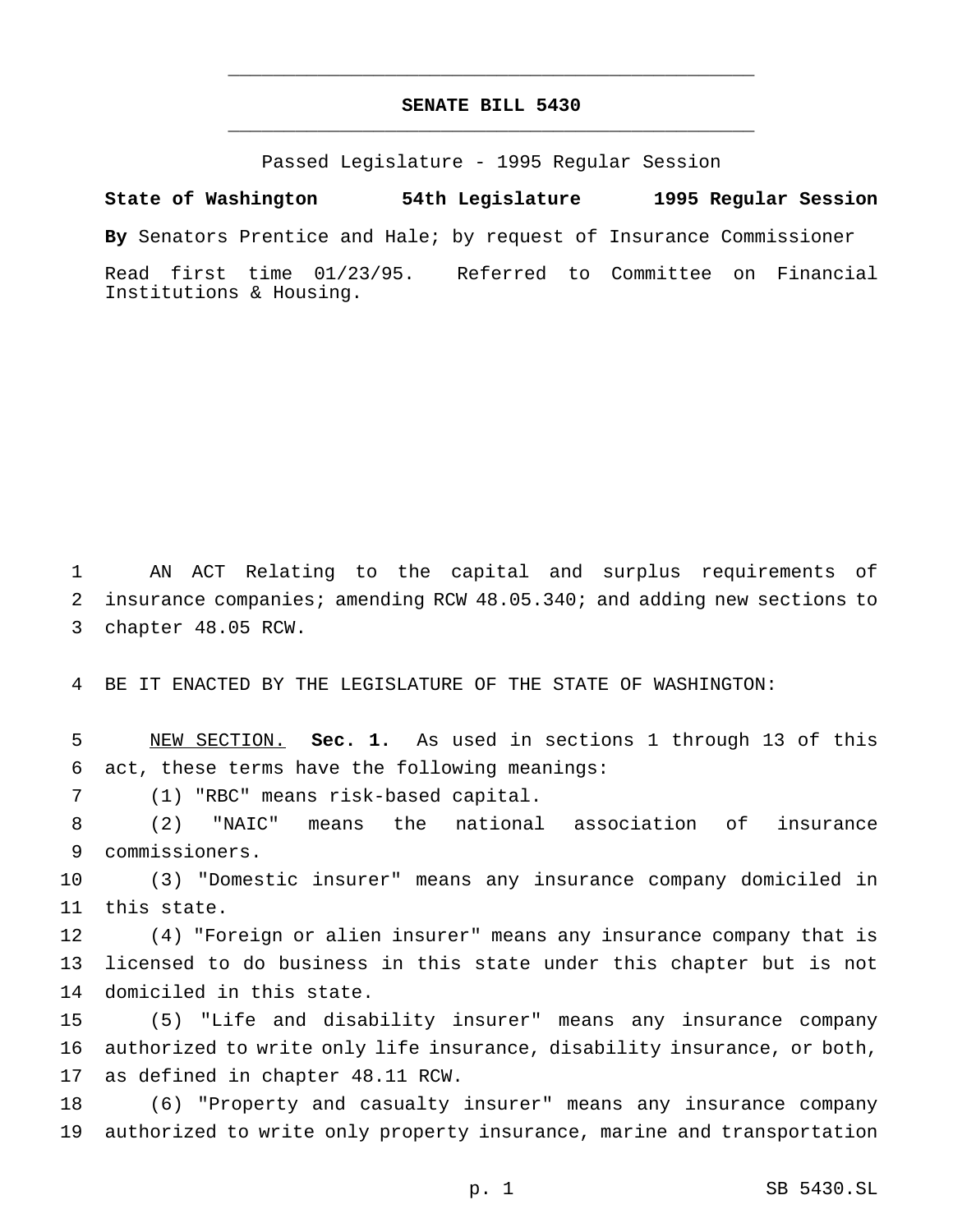insurance, general casualty insurance, vehicle insurance, or any combination thereof, including disability insurance, as defined in chapter 48.11 RCW.

 (7) "Corrective order" means an order issued by the commissioner specifying corrective actions that the commissioner has determined are required.

 (8) "Negative trend" means, with respect to a life insurer, a disability insurer, or a life and disability insurer, the negative trend over a period of time, as determined in accordance with the trend test calculation included in the RBC instructions.

 (9) "Adjusted RBC report" means an RBC report that has been adjusted by the commissioner in accordance with section 2(5) of this act.

 (10) "RBC instructions" means the RBC report including risk-based capital instructions adopted by the NAIC.

 (11) "RBC level" means an insurer's company action level RBC, regulatory action level RBC, authorized control level RBC, or mandatory control level RBC where:

 (a) "Company action level RBC" means, with respect to any insurer, the product of 2.0 and its authorized control level RBC;

 (b) "Regulatory action level RBC" means the product 1.5 and its authorized control level RBC;

 (c) "Authorized control level RBC" means the number determined under the risk-based capital formula in accordance with the RBC instructions; and

 (d) "Mandatory control level RBC" means the product of .70 and the authorized control level RBC.

 (12) "RBC plan" means a comprehensive financial plan containing the elements specified in section 3(2) of this act. If the commissioner rejects the RBC plan, and it is revised by the insurer, with or without the commissioner's recommendation, the plan shall be called the "revised RBC plan."

 (13) "RBC report" means the report required in section 2 of this act.

(14) "Total adjusted capital" means the sum of:

 (a) An insurer's statutory capital and surplus as determined in accordance with statutory accounting applicable to the annual financial statements required to be filed under RCW 48.05.250; and

(b) Other items, if any, as the RBC instructions may provide.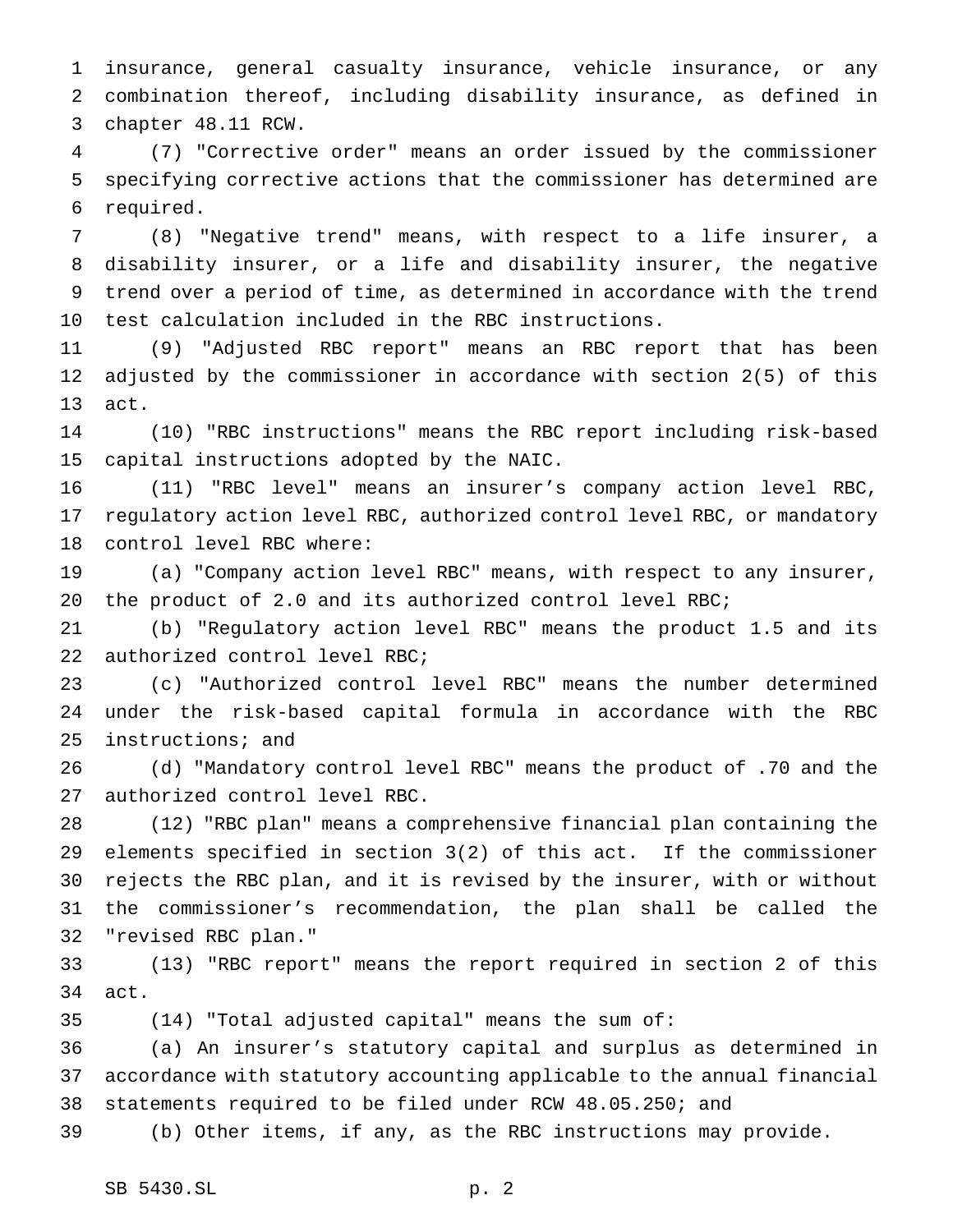NEW SECTION. **Sec. 2.** (1) Every domestic insurer shall, on or prior to the filing date, which is hereby established as March 1, prepare and submit to the commissioner a report of its RBC levels as of the end of the calendar year just ended, in a form and containing that information required by the RBC instructions. In addition, every domestic insurer shall file its RBC report:

(a) With the NAIC in accordance with the RBC instructions; and

 (b) With the insurance commissioner in any state in which the insurer is authorized to do business, if the insurance commissioner has notified the insurer of its request in writing, in which case the insurer shall file its RBC report not later than the later of:

 (i) Fifteen days from the receipt of notice to file its RBC report with that state; or

(ii) The filing date.

 (2) A life and disability insurer's RBC shall be determined in accordance with the formula set forth in the RBC instructions. The formula shall take into account and may adjust for the covariance between:

(a) The risk with respect to the insurer's assets;

 (b) The risk of adverse insurance experience with respect to the insurer's liabilities and obligations;

22 (c) The interest rate risk with respect to the insurer's business; and

 (d) All other business risks and other relevant risks as are set forth in the RBC instructions; determined in each case by applying the factors in the manner set forth in the RBC instructions.

 (3) A property and casualty insurer's RBC shall be determined in accordance with the formula set forth in the RBC instructions. The formula shall take into account and may adjust for the covariance between:

(a) Asset risk;

(b) Credit risk;

(c) Underwriting risk; and

 (d) All other business risks and other relevant risks as are set forth in the RBC instructions; determined in each case by applying the factors in the manner set forth in the RBC instructions.

 (4) An excess of capital over the amount produced by the RBC requirements and the formulas, schedules, and instructions under sections 1 through 13 of this act is desirable in the business of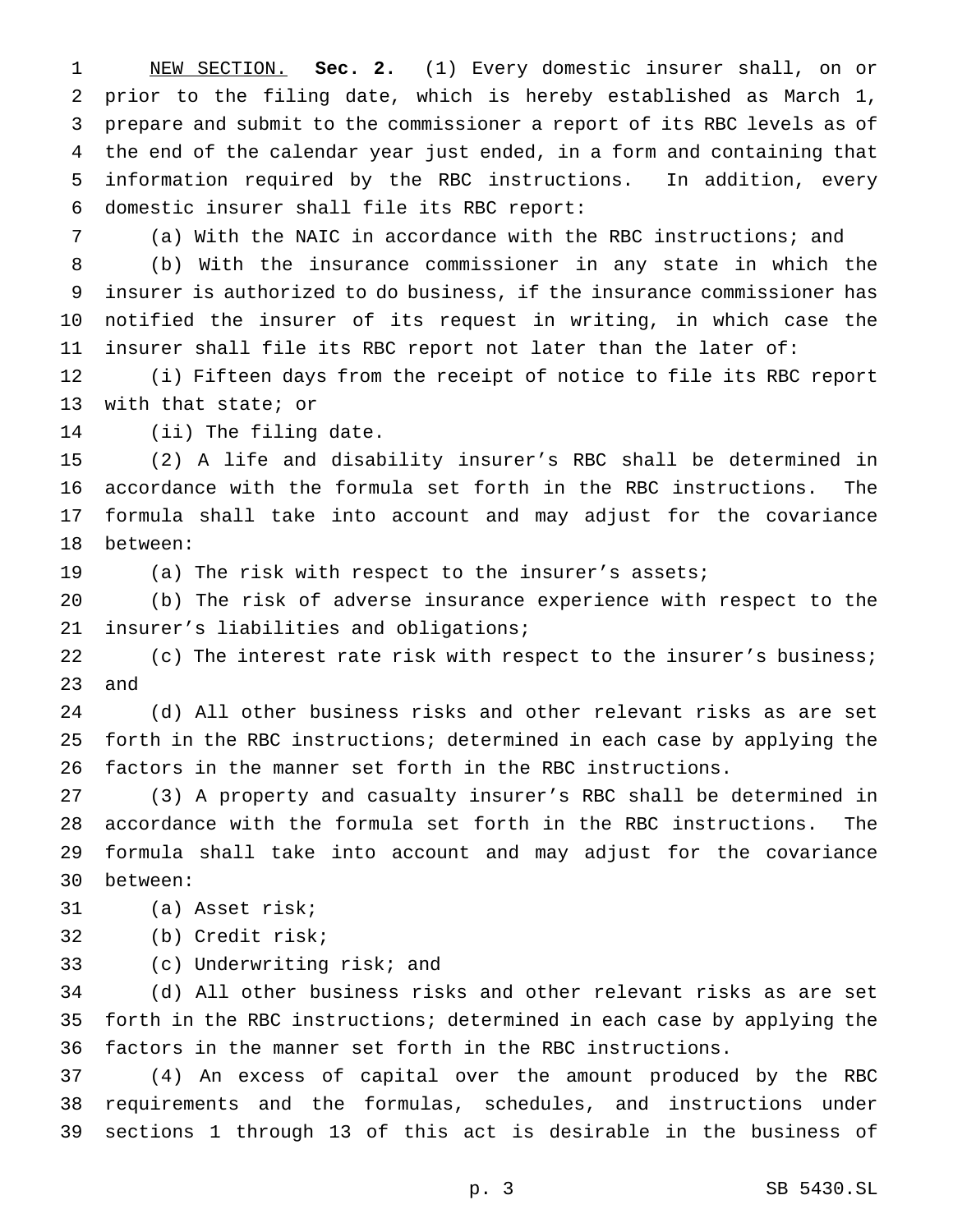insurance. Accordingly, insurers should seek to maintain capital above the RBC levels required. Additional capital is used and useful in the insurance business and helps to secure an insurer against various risks inherent in, or affecting, the business of insurance and not accounted for or only partially measured by the RBC requirements.

 (5) If a domestic insurer files an RBC report that in the judgment of the commissioner is inaccurate, then the commissioner shall adjust the RBC report to correct the inaccuracy and shall notify the insurer of the adjustment. The notice shall contain a statement of the reason for the adjustment.

 NEW SECTION. **Sec. 3.** (1) "Company action level event" means any of the following events:

(a) The filing of an RBC report by an insurer indicating that:

 (i) The insurer's total adjusted capital is greater than or equal to its regulatory action level RBC, but less than its company action level RBC; or

 (ii) If a life and disability insurer, the insurer has total adjusted capital that is greater than or equal to its company action level RBC, but less than the product of its authorized control level RBC and 2.5 and has a negative trend;

 (b) The notification by the commissioner to the insurer of an adjusted RBC report that indicates an event in (a) of this subsection, provided the insurer does not challenge the adjusted RBC report under section 7 of this act; or

 (c) If, under section 7 of this act, an insurer challenges an adjusted RBC report that indicates an event in (a) of this subsection, the notification by the commissioner to the insurer that the commissioner has, after a hearing, rejected the insurer's challenge.

 (2) In the event of a company action level event, the insurer shall prepare and submit to the commissioner an RBC plan that:

 (a) Identifies the conditions that contribute to the company action level event;

 (b) Contains proposals of corrective actions that the insurer intends to take and would be expected to result in the elimination of 35 the company action level event;

 (c) Provides projections of the insurer's financial results in the current year and at least the four succeeding years, both in the absence of proposed corrective actions and giving effect to the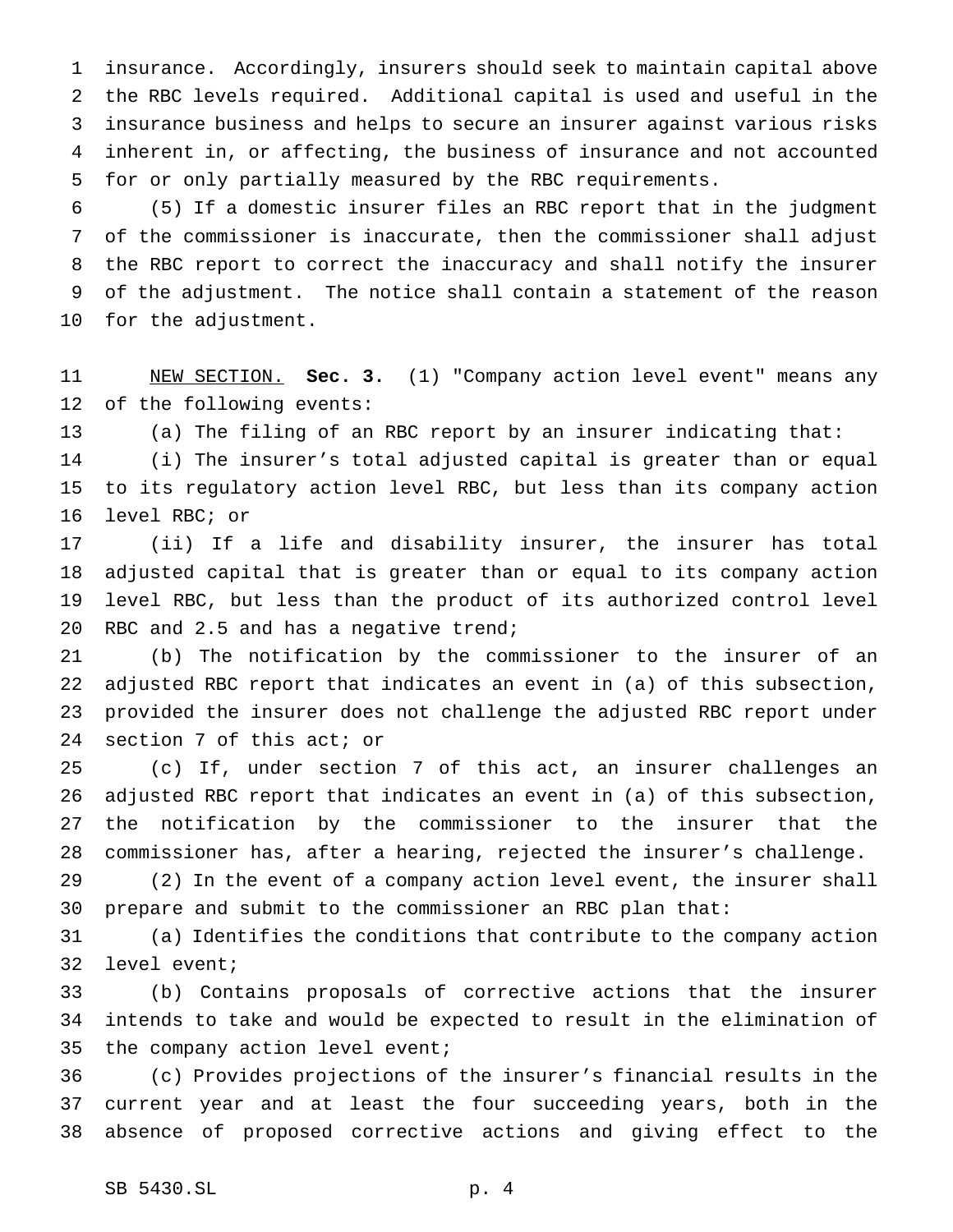proposed corrective actions, including projections of statutory operating income, net income, capital, and surplus. The projections for both new and renewal business might include separate projections for each major line of business and separately identify each significant income, expense, and benefit component;

 (d) Identifies the key assumptions impacting the insurer's projections and the sensitivity of the projections to the assumptions; and

 (e) Identifies the quality of, and problems associated with, the insurer's business, including but not limited to its assets, anticipated business growth and associated surplus strain, extraordinary exposure to risk, mix of business, and use of reinsurance, if any, in each case.

(3) The RBC plan shall be submitted:

(a) Within forty-five days of the company action level event; or

 (b) If the insurer challenges an adjusted RBC report under section 7 of this act, within forty-five days after notification to the insurer that the commissioner has, after a hearing, rejected the insurer's challenge.

 (4) Within sixty days after the submission by an insurer of an RBC plan to the commissioner, the commissioner shall notify the insurer whether the RBC plan may be implemented or is, in the judgment of the commissioner, unsatisfactory. If the commissioner determines the RBC plan is unsatisfactory, the notification to the insurer shall set forth the reasons for the determination, and may set forth proposed revisions that will render the RBC plan satisfactory. Upon notification from the commissioner, the insurer shall prepare a revised RBC plan, that may incorporate by reference any revisions proposed by the commissioner, and shall submit the revised RBC plan to the commissioner:

 (a) Within forty-five days after the notification from the commissioner; or

 (b) If the insurer challenges the notification from the commissioner under section 7 of this act, within forty-five days after a notification to the insurer that the commissioner has, after a hearing, rejected the insurer's challenge.

 (5) In the event of a notification by the commissioner to an insurer that the insurer's RBC plan or revised RBC plan is unsatisfactory, the commissioner may, subject to the insurer's rights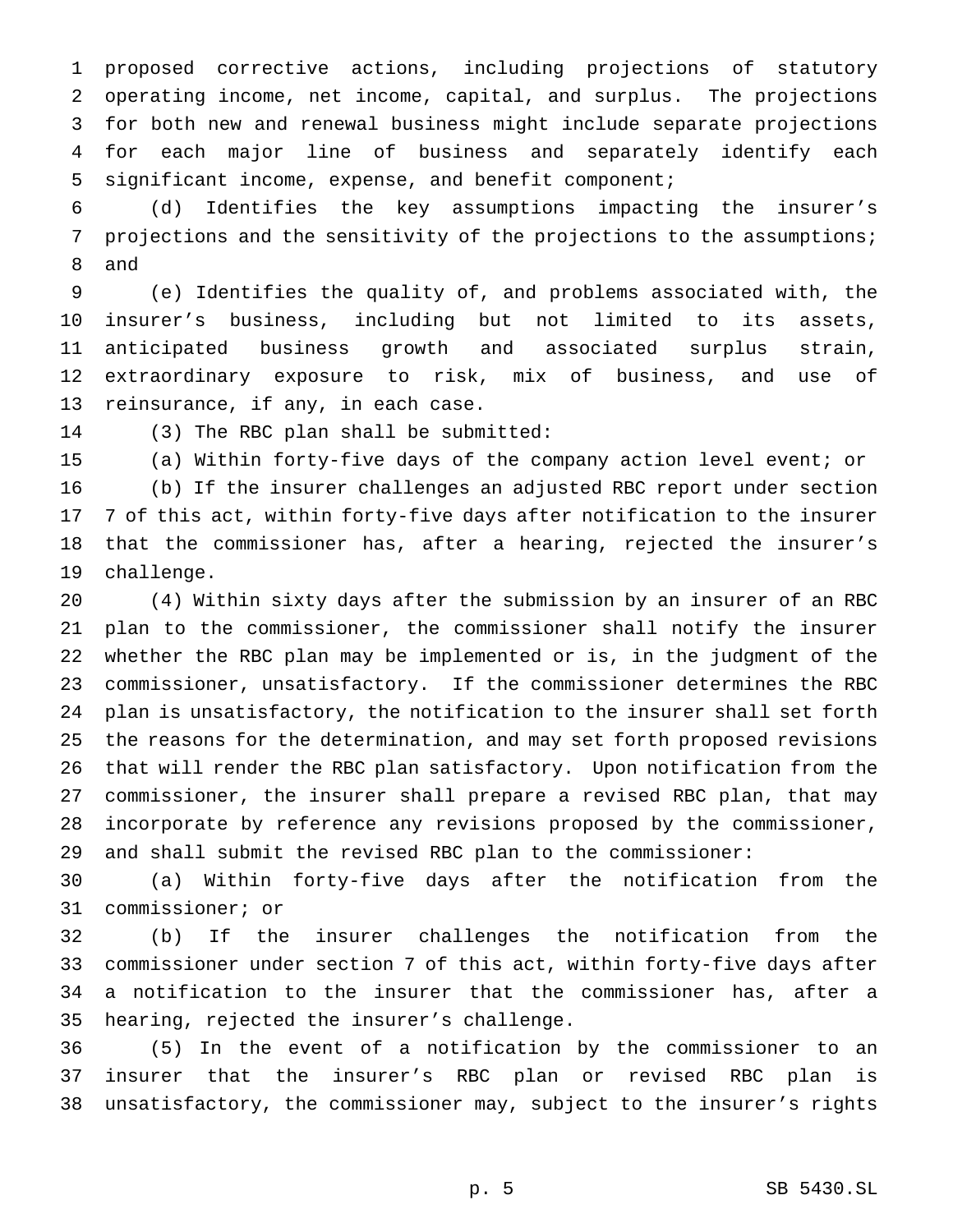to a hearing under section 7 of this act, specify in the notification that the notification constitutes a regulatory action level event.

 (6) Every domestic insurer that files an RBC plan or revised RBC plan with the commissioner shall file a copy of the RBC plan or revised RBC plan with the insurance commissioner in any state in which the insurer is authorized to do business if:

 (a) The state has an RBC provision substantially similar to section 8(1) of this act; and

 (b) The insurance commissioner of that state has notified the insurer of its request for the filing in writing, in which case the insurer shall file a copy of the RBC plan or revised RBC plan in that state no later than the later of:

 (i) Fifteen days after the receipt of notice to file a copy of its RBC plan or revised plan with the state; or

 (ii) The date on which the RBC plan or revised RBC plan is filed under subsections (3) and (4) of this section.

 NEW SECTION. **Sec. 4.** (1) "Regulatory action level event" means, with respect to any insurer, any of the following events:

 (a) The filing of an RBC report by the insurer indicating that the insurer's total adjusted capital is greater than or equal to its authorized control level RBC but less than its regulatory action level 22 RBC;

 (b) The notification by the commissioner to an insurer of an adjusted RBC report that indicates the event in (a) of this subsection, provided the insurer does not challenge the adjusted RBC report under section 7 of this act;

 (c) If, under section 7 of this act, the insurer challenges an adjusted RBC report that indicates the event in (a) of this subsection, the notification by the commissioner to the insurer that the commissioner has, after a hearing, rejected the insurer's challenge;

 (d) The failure of the insurer to file an RBC report by the filing date, unless the insurer has provided an explanation for such failure that is satisfactory to the commissioner and has cured the failure within ten days after the filing date;

 (e) The failure of the insurer to submit an RBC plan to the commissioner within the time period set forth in section 3(3) of this act;

(f) Notification by the commissioner to the insurer that: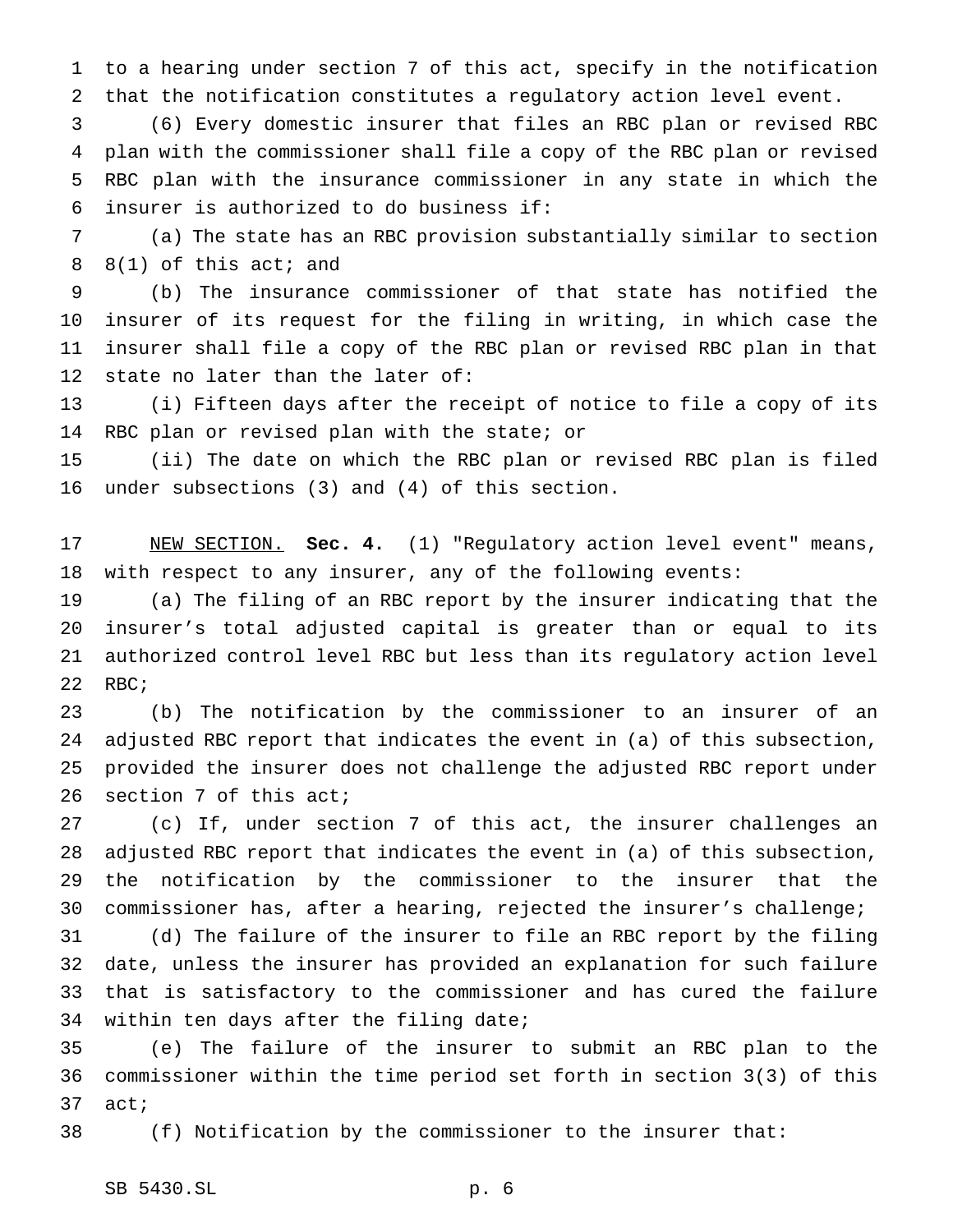(i) The RBC plan or revised RBC plan submitted by the insurer is, in the judgment of the commissioner, unsatisfactory; and

 (ii) The notification constitutes a regulatory action level event with respect to the insurer, provided the insurer has not challenged the determination under section 7 of this act;

 (g) If, under section 7 of this act, the insurer challenges a determination by the commissioner under (f) of this subsection, the notification by the commissioner to the insurer that the commissioner has, after a hearing, rejected the challenge;

 (h) Notification by the commissioner to the insurer that the insurer has failed to adhere to its RBC plan or revised RBC plan, but only if the failure has a substantial adverse effect on the ability of the insurer to eliminate the company action level event in accordance with its RBC plan or revised RBC plan and the commissioner has so stated in the notification, provided the insurer has not challenged the determination under section 7 of this act; or

 (i) If, under section 7 of this act, the insurer challenges a determination by the commissioner under (h) of this subsection, the notification by the commissioner to the insurer that the commissioner has, after a hearing, rejected the challenge.

 (2) In the event of a regulatory action level event the commissioner shall:

 (a) Require the insurer to prepare and submit an RBC plan or, if applicable, a revised RBC plan;

 (b) Perform the examination or analysis the commissioner deems necessary of the assets, liabilities, and operations of the insurer including a review of its RBC plan or revised RBC plan; and

 (c) Subsequent to the examination or analysis, issue an order specifying those corrective actions the commissioner determines are required.

 (3) In determining corrective actions, the commissioner may take into account those factors deemed relevant with respect to the insurer based upon the commissioner's examination or analysis of the assets, liabilities, and operations of the insurer, including, but not limited to, the results of any sensitivity tests undertaken under the RBC instructions. The RBC plan or revised RBC plan shall be submitted:

 (a) Within forty-five days after the occurrence of the regulatory action level event;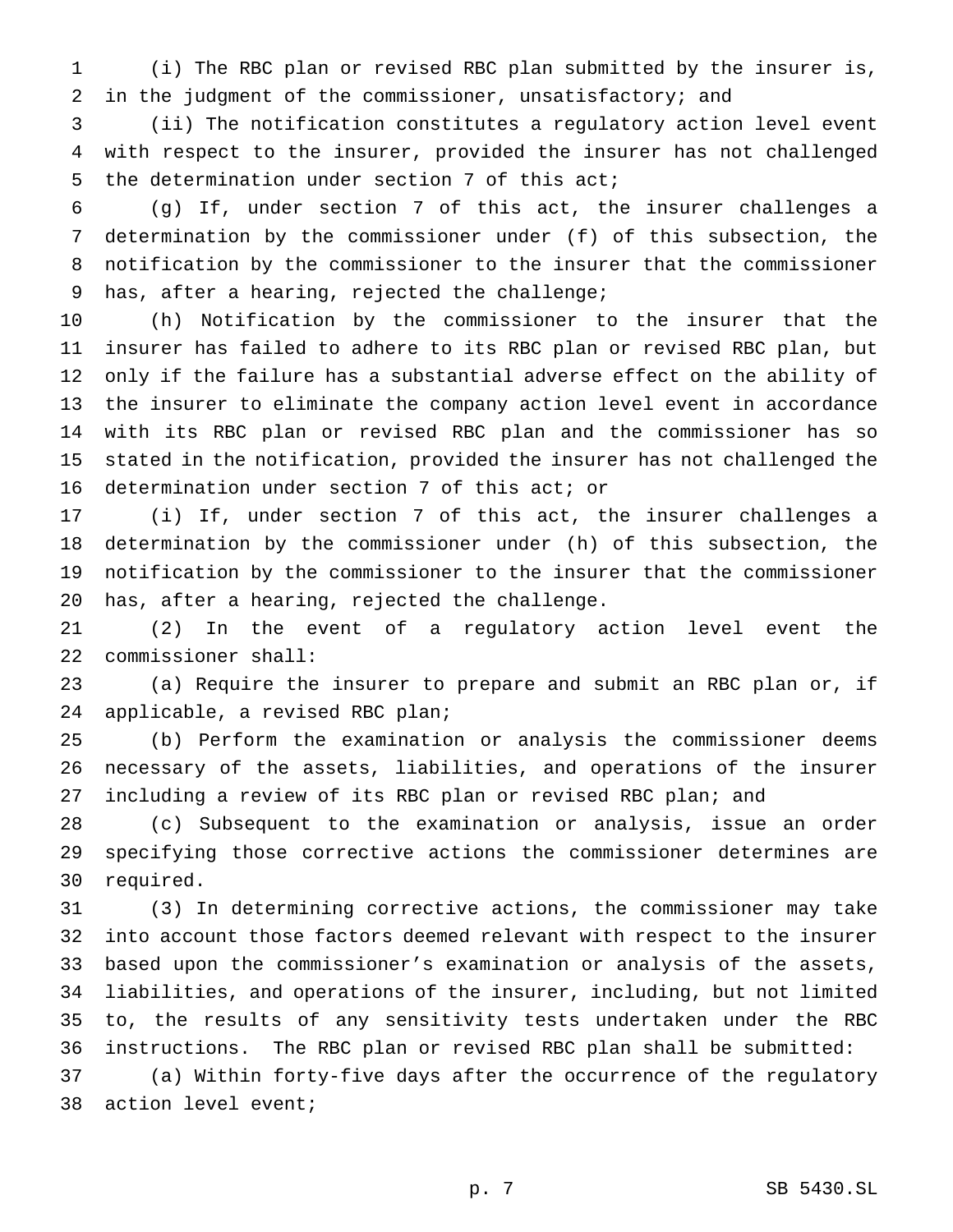(b) If the insurer challenges an adjusted RBC report under section 7 of this act, and the challenge is not frivolous in the judgment of the commissioner, within forty-five days after the notification to the insurer that the commissioner has, after a hearing, rejected the insurer's challenge; or

 (c) If the insurer challenges a revised RBC plan under section 7 of this act, and the challenge is not frivolous in the judgment of the commissioner, within forty-five days after the notification to the insurer that the commissioner has, after a hearing, rejected the insurer's challenge.

 (4) The commissioner may retain actuaries and investment experts and other consultants as may be necessary in the judgment of the commissioner to review the insurer's RBC plan or revised RBC plan, examine or analyze the assets, liabilities, and operations of the insurer and formulate the corrective order with respect to the insurer. The fees, costs, and expenses relating to consultants shall be borne by the affected insurer or other party as directed by the commissioner.

 NEW SECTION. **Sec. 5.** (1) "Authorized control level event" means any of the following events:

 (a) The filing of an RBC report by the insurer indicating that the insurer's total adjusted capital is greater than or equal to its mandatory control level RBC but less than its authorized control level 23 RBC;

 (b) The notification by the commissioner to the insurer of an adjusted RBC report that indicates the event in (a) of this subsection, provided the insurer does not challenge the adjusted RBC report under section 7 of this act;

 (c) If, under section 7 of this act, the insurer challenges an adjusted RBC report that indicates the event in (a) of this subsection, notification by the commissioner to the insurer that the commissioner has, after a hearing, rejected the insurer's challenge;

 (d) The failure of the insurer to respond, in a manner satisfactory to the commissioner, to a corrective order, provided the insurer has not challenged the corrective order under section 7 of this act; or

 (e) If the insurer has challenged a corrective order under section 7 of this act and the commissioner has, after a hearing, rejected the challenge or modified the corrective order, the failure of the insurer to respond, in a manner satisfactory to the commissioner, to the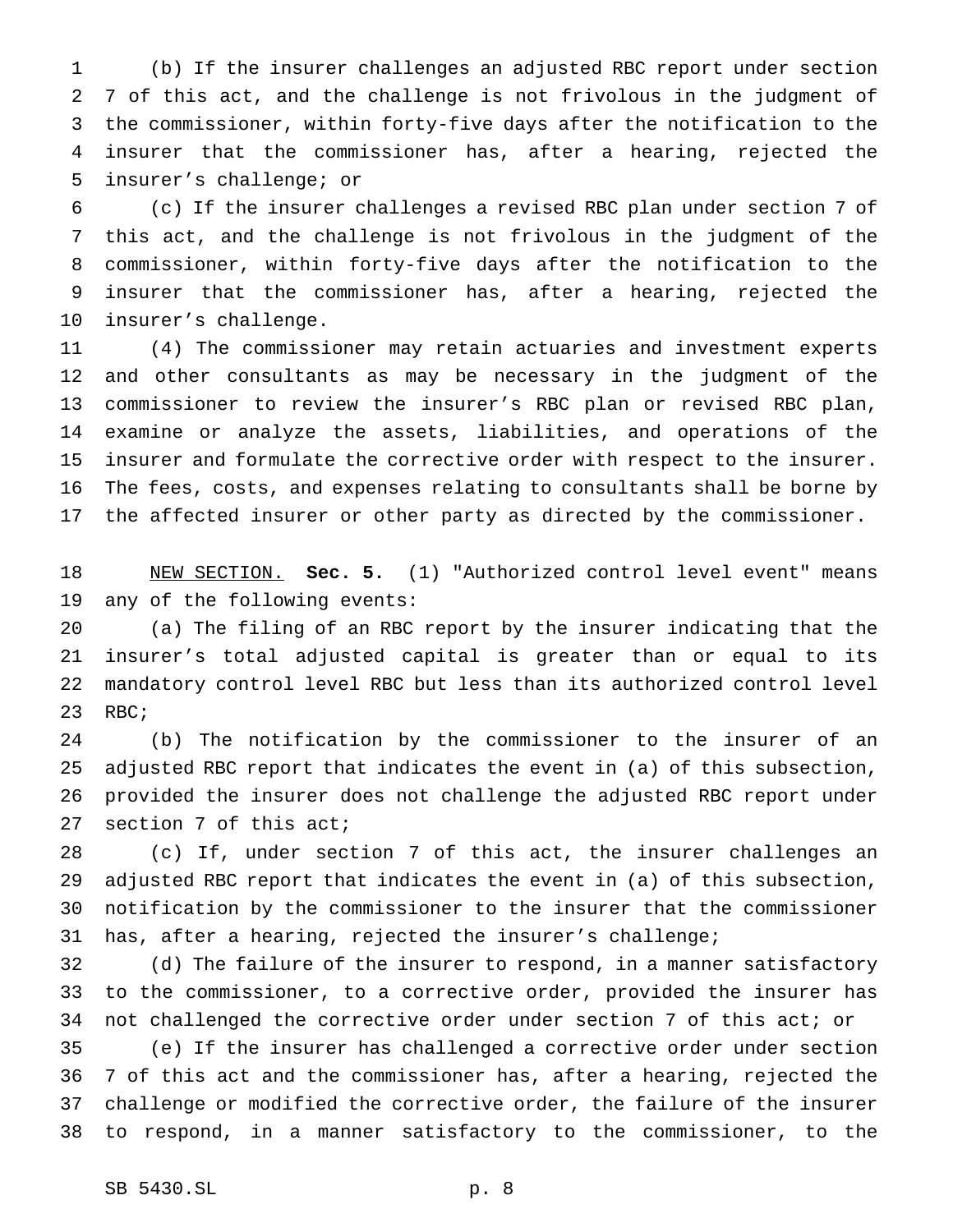corrective order subsequent to rejection or modification by the commissioner.

 (2) In the event of an authorized control level event with respect to an insurer, the commissioner shall:

 (a) Take those actions required under section 4 of this act regarding an insurer with respect to which a regulatory action level event has occurred; or

 (b) If the commissioner deems it to be in the best interests of the policyholders and creditors of the insurer and of the public, take those actions necessary to cause the insurer to be placed under regulatory control under chapter 48.31 RCW. In the event the commissioner takes these actions, the authorized control level event is sufficient grounds for the commissioner to take action under chapter 48.31 RCW, and the commissioner has the rights, powers, and duties with respect to the insurer as are set forth in chapter 48.31 RCW. In the event the commissioner takes actions under this subsection pursuant to an adjusted RBC report, the insurer is entitled to those protections afforded to insurers under RCW 48.31.121 pertaining to summary proceedings.

 NEW SECTION. **Sec. 6.** (1) "Mandatory control level event" means any of the following events:

 (a) The filing of an RBC report indicating that the insurer's total 23 adjusted capital is less than its mandatory control level RBC;

 (b) Notification by the commissioner to the insurer of an adjusted RBC report that indicates the event in (a) of this subsection, provided the insurer does not challenge the adjusted RBC report under section 7 of this act; or

 (c) If, under section 7 of this act, the insurer challenges an adjusted RBC report that indicates the event in (a) of this subsection, notification by the commissioner to the insurer that the commissioner has, after a hearing, rejected the insurer's challenge.

(2) In the event of a mandatory control level event:

 (a) With respect to a life and disability insurer, the commissioner shall take those actions necessary to place the insurer under regulatory control under chapter 48.31 RCW. In that event, the mandatory control level event is sufficient grounds for the commissioner to take action under chapter 48.31 RCW, and the commissioner has the rights, powers, and duties with respect to the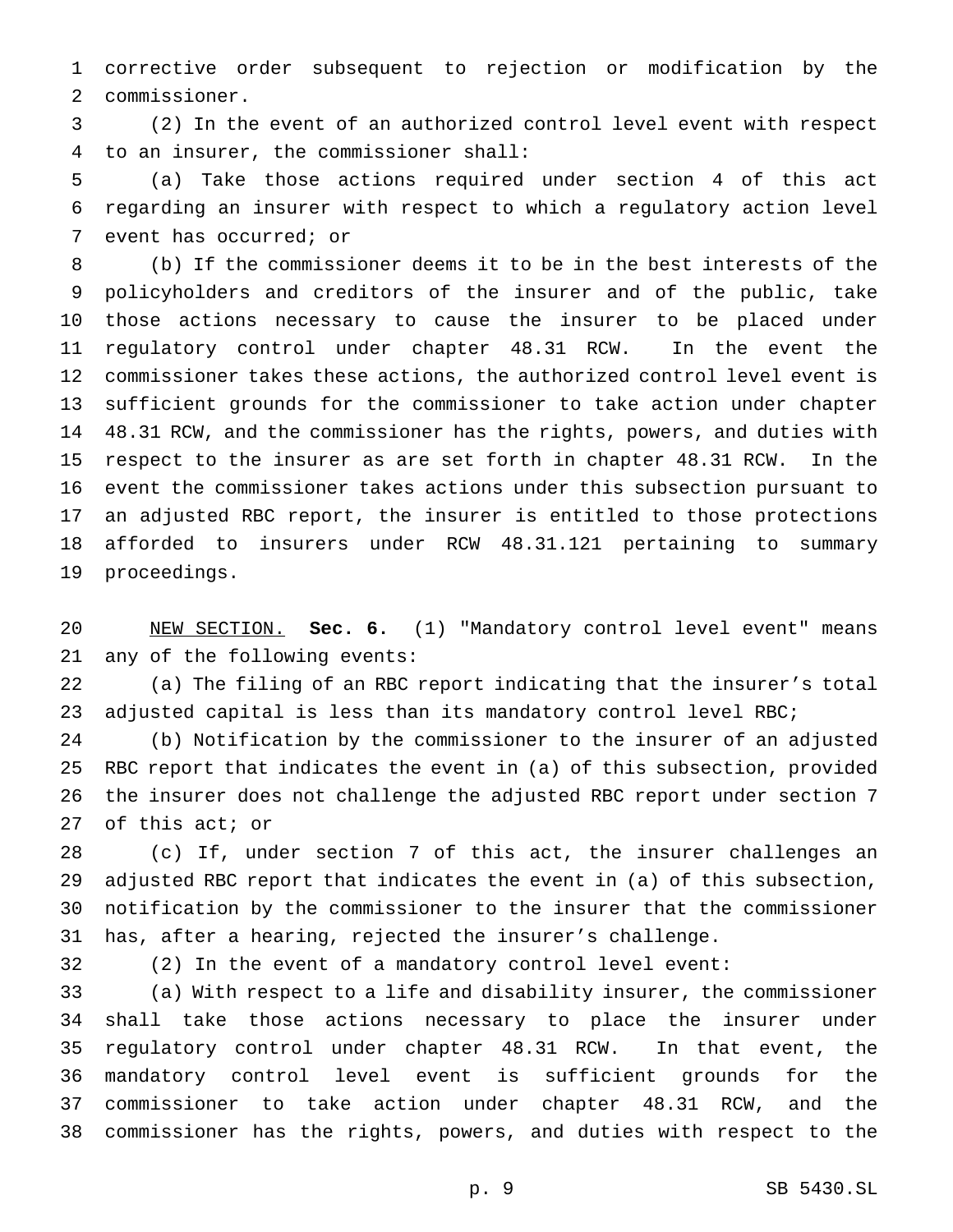insurer as are set forth in chapter 48.31 RCW. If the commissioner takes actions pursuant to an adjusted RBC report, the insurer is entitled to the protections of RCW 48.31.121 pertaining to summary proceedings. However, the commissioner may forego action for up to ninety days after the mandatory control level event if the commissioner finds there is a reasonable expectation that the mandatory control level event may be eliminated within the ninety-day period.

 (b) With respect to a property and casualty insurer, the commissioner shall take those actions necessary to place the insurer under regulatory control under chapter 48.31 RCW, or, in the case of an insurer that is writing no business and that is running-off its existing business, may allow the insurer to continue its run-off under the supervision of the commissioner. In either event,the mandatory control level event is sufficient grounds for the commissioner to take action under chapter 48.31 RCW and the commissioner has the rights, powers, and duties with respect to the insurer as are set forth in chapter 48.31 RCW. If the commissioner takes actions pursuant to an adjusted RBC report, the insurer is entitled to the protections of RCW 48.31.121 pertaining to summary proceedings. However, the commissioner may forego action for up to ninety days after the mandatory control level event if the commissioner finds there is a reasonable expectation that the mandatory control level event may be eliminated within the ninety-day period.

 NEW SECTION. **Sec. 7.** (1) Upon notification to an insurer by the commissioner of any of the following, the insurer shall have the right to a hearing, in accordance with chapters 48.04 and 34.05 RCW, at which the insurer may challenge any determination or action by the commissioner:

(a) Of an adjusted RBC report; or

 (b)(i) That the insurer's RBC plan or revised RBC plan is unsatisfactory; and

 (ii) The notification constitutes a regulatory action level event with respect to such insurer; or

 (c) That the insurer has failed to adhere to its RBC plan or revised RBC plan and that such failure has a substantial adverse effect on the ability of the insurer to eliminate the company action level event with respect to the insurer in accordance with its RBC plan or revised RBC plan; or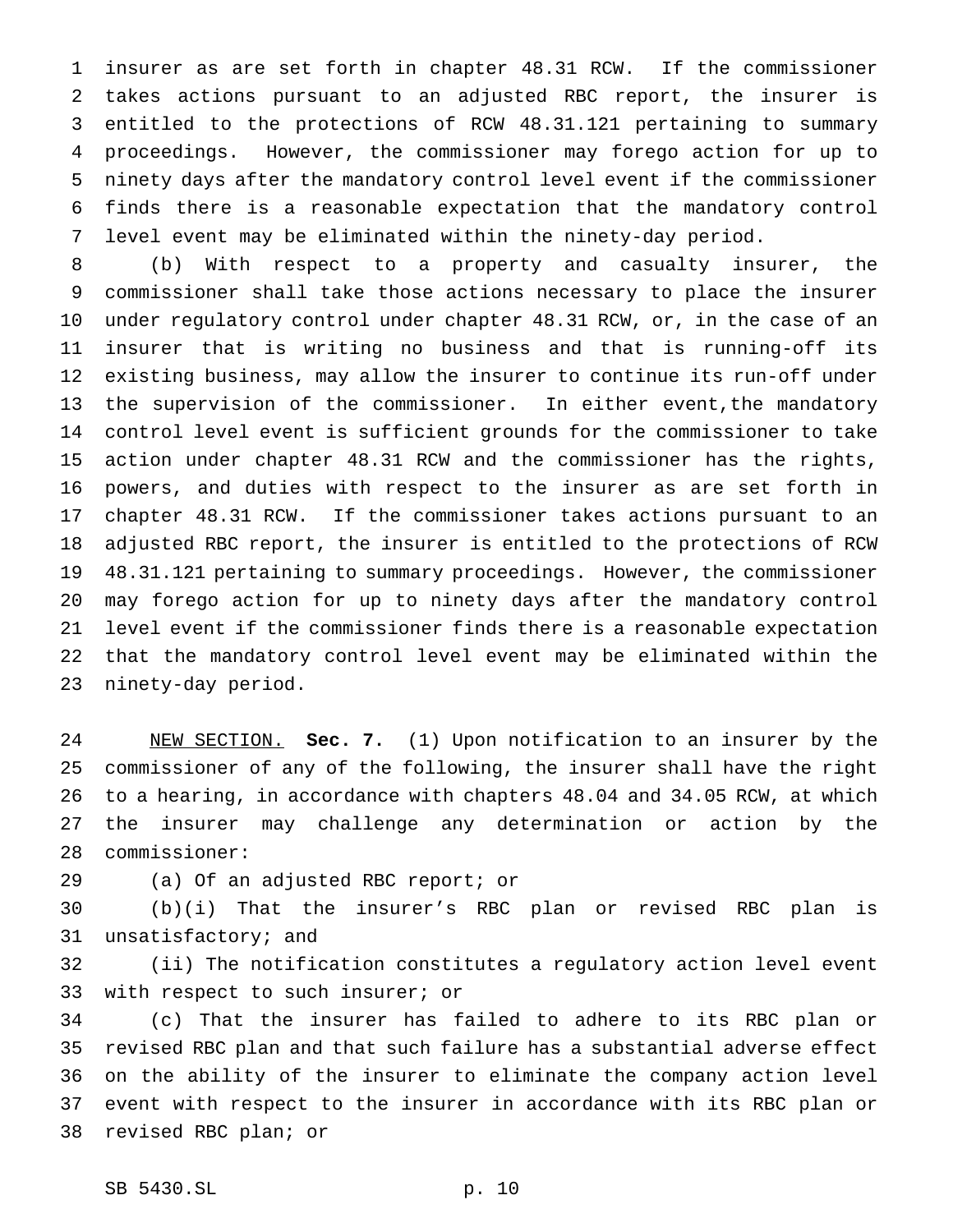(d) Of a corrective order with respect to the insurer.

 (2) The insurer shall notify the commissioner of its request for a hearing within five days after the notification by the commissioner under this section. Upon receipt of the insurer's request for a hearing, the commissioner shall set a date for the hearing. The date shall be no less than ten nor more than thirty days after the date of the insurer's request.

 NEW SECTION. **Sec. 8.** (1) All RBC reports, to the extent the information is not required to be set forth in a publicly available annual statement schedule, and RBC plans, including the results or report of any examination or analysis of an insurer and any corrective order issued by the commissioner, with respect to any domestic insurer or foreign insurer that are filed with the commissioner constitute information that might be damaging to the insurer if made available to its competitors, and therefore shall be kept confidential by the commissioner. This information shall not be made public or be subject to subpoena, other than by the commissioner and then only for the purpose of enforcement actions taken by the commissioner.

 (2) The comparison of an insurer's total adjusted capital to any of its RBC levels is a regulatory tool that may indicate the need for possible corrective action with respect to the insurer, and is not a means to rank insurers generally. Therefore, except as otherwise required under the provisions of sections 1 through 13 of this act, the making, publishing, disseminating, circulating, or placing before the public, or causing, directly or indirectly to be made, published, disseminated, circulated, or placed before the public, in a newspaper, magazine, or other publication, or in the form of a notice, circular, pamphlet, letter, or poster, or over any radio or television station, or in any other way, an advertisement, announcement, or statement containing an assertion, representation, or statement with regard to the RBC levels of any insurer, or of any component derived in the calculation, by any insurer, agent, broker, or other person engaged in any manner in the insurance business would be misleading and is therefore prohibited. However, if any materially false statement with respect to the comparison regarding an insurer's total adjusted capital to its RBC levels, or any of them, or an inappropriate comparison of any other amount to the insurer's RBC levels is published in any written publication and the insurer is able to demonstrate to the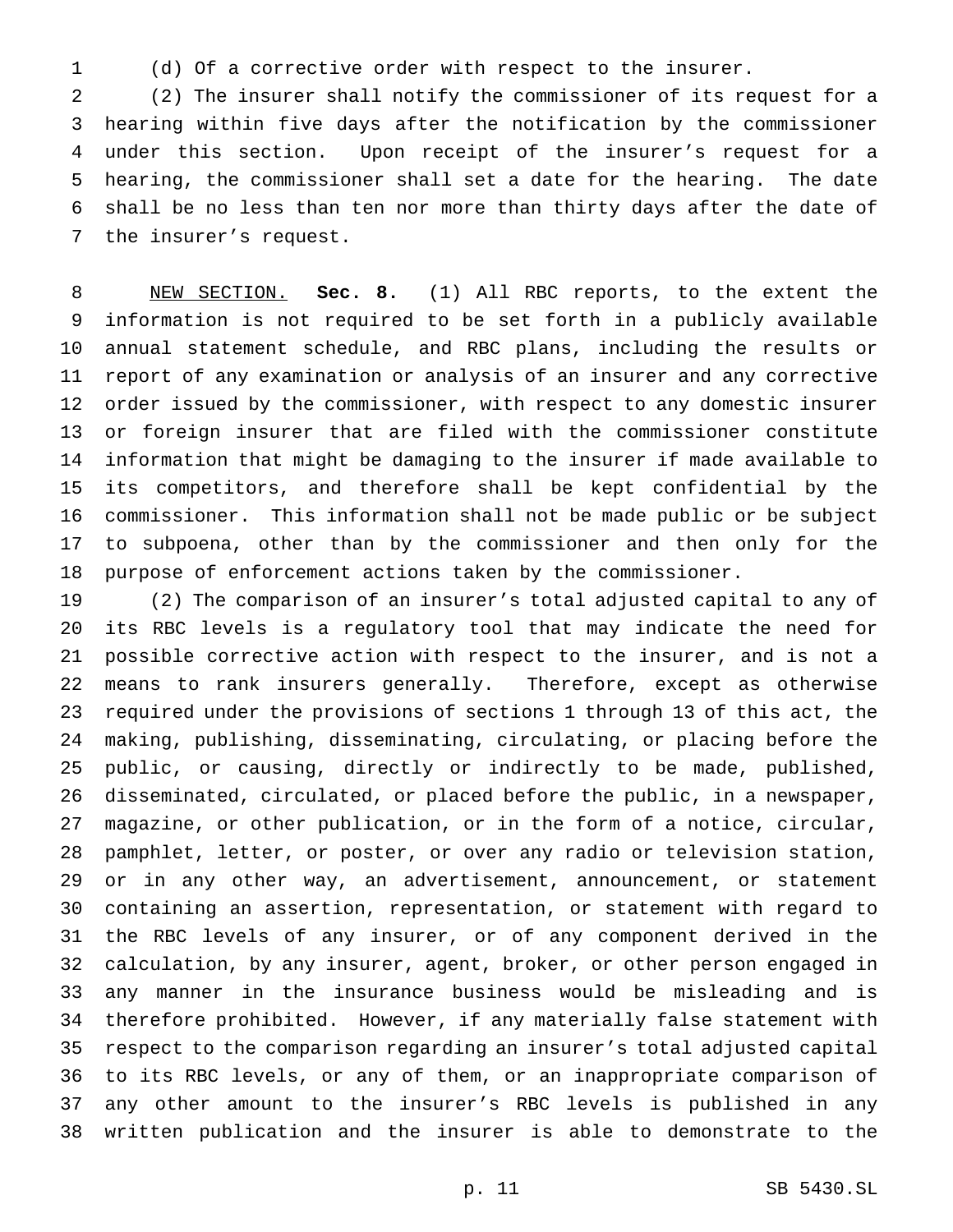commissioner with substantial proof the falsity of such statement, or the inappropriateness, as the case may be, then the insurer may publish an announcement in a written publication if the sole purpose of the announcement is to rebut the materially false statement.

 (3) The RBC instructions, RBC reports, adjusted RBC reports, RBC plans, and revised RBC plans are solely for use by the commissioner in monitoring the solvency of insurers and the need for possible corrective action with respect to insurers and shall not be used by the commissioner for ratemaking nor considered or introduced as evidence in any rate proceeding nor used by the commissioner to calculate or derive any elements of an appropriate premium level or rate of return for any line of insurance that an insurer or any affiliate is authorized to write.

 NEW SECTION. **Sec. 9.** (1) The provisions of sections 1 through 13 of this act are supplemental to any other provisions of the laws of this state, and shall not preclude or limit any other powers or duties of the commissioner under those laws, including, but not limited to, chapter 48.31 RCW.

 (2) The commissioner may exempt any domestic property and casualty insurer from sections 1 through 13 of this act, if the insurer:

(a) Writes direct business only in this state;

 (b) Writes direct annual premiums of two million dollars or less; and

 (c) Assumes no reinsurance in excess of five percent of direct premiums written.

 NEW SECTION. **Sec. 10.** (1) Any foreign or alien insurer shall, upon the written request of the commissioner, submit to the commissioner an RBC report as of the end of the calendar year just ended by the later of:

 (a) The date an RBC report would be required to be filed by a domestic insurer under section 2 of this act; or

 (b) Fifteen days after the request is received by the foreign or alien insurer. Any foreign or alien insurer shall, at the written request of the commissioner, promptly submit to the commissioner a copy of any RBC plan that is filed with the insurance commissioner of any other state.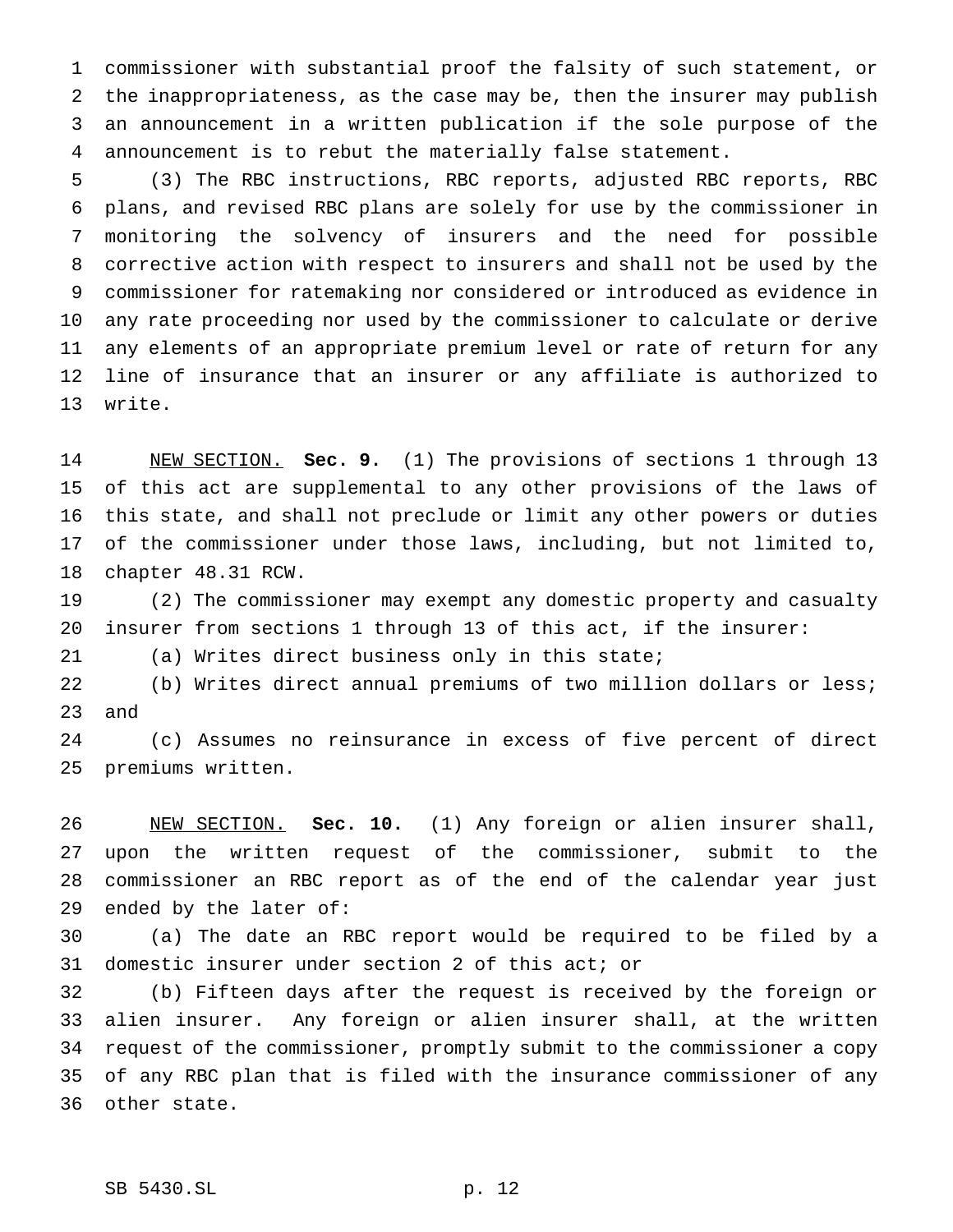(2) In the event of a company action level event, regulatory action level event, or authorized control level event with respect to any foreign or alien insurer as determined under the RBC statute applicable in the state of domicile of the insurer or, if no RBC statute is in force in that state, under the provisions of sections 1 through 13 of this act, if the insurance commissioner of the state of domicile of the foreign or alien insurer fails to require the foreign or alien insurer to file an RBC plan in the manner specified under that state's RBC statute, the commissioner may require the foreign or alien insurer to file an RBC plan. In this event, the failure of the foreign or alien insurer to file an RBC plan is grounds to order the insurer to cease and desist from writing new insurance business in this state.

 (3) In the event of a mandatory control level event with respect to any foreign or alien insurer, if no domiciliary receiver has been appointed with respect to the foreign or alien insurer under the rehabilitation and liquidation statute applicable in the state of domicile of the foreign or alien insurer, the commissioner may apply for an order under RCW 48.31.080 or 48.31.090 to conserve the assets within this state of foreign or alien insurers, and the occurrence of the mandatory control level event is considered adequate grounds for the application.

 NEW SECTION. **Sec. 11.** There is no liability on the part of, and no cause of action may arise against, the commissioner or insurance department or its employees or agents for any action taken by them in the performance of their powers and duties under sections 1 through 13 of this act.

 NEW SECTION. **Sec. 12.** All notices by the commissioner to an insurer that may result in regulatory action are effective upon dispatch if transmitted by registered or certified mail, or in the case of any other transmission are effective upon the insurer's receipt of the notice.

 NEW SECTION. **Sec. 13.** For RBC reports required by property and casualty insurers for 1995, the following requirements apply in lieu of sections 3 through 6 of this act:

 (1) In the event of a company action level event with respect to a domestic insurer, the commissioner shall take no regulatory action.

p. 13 SB 5430.SL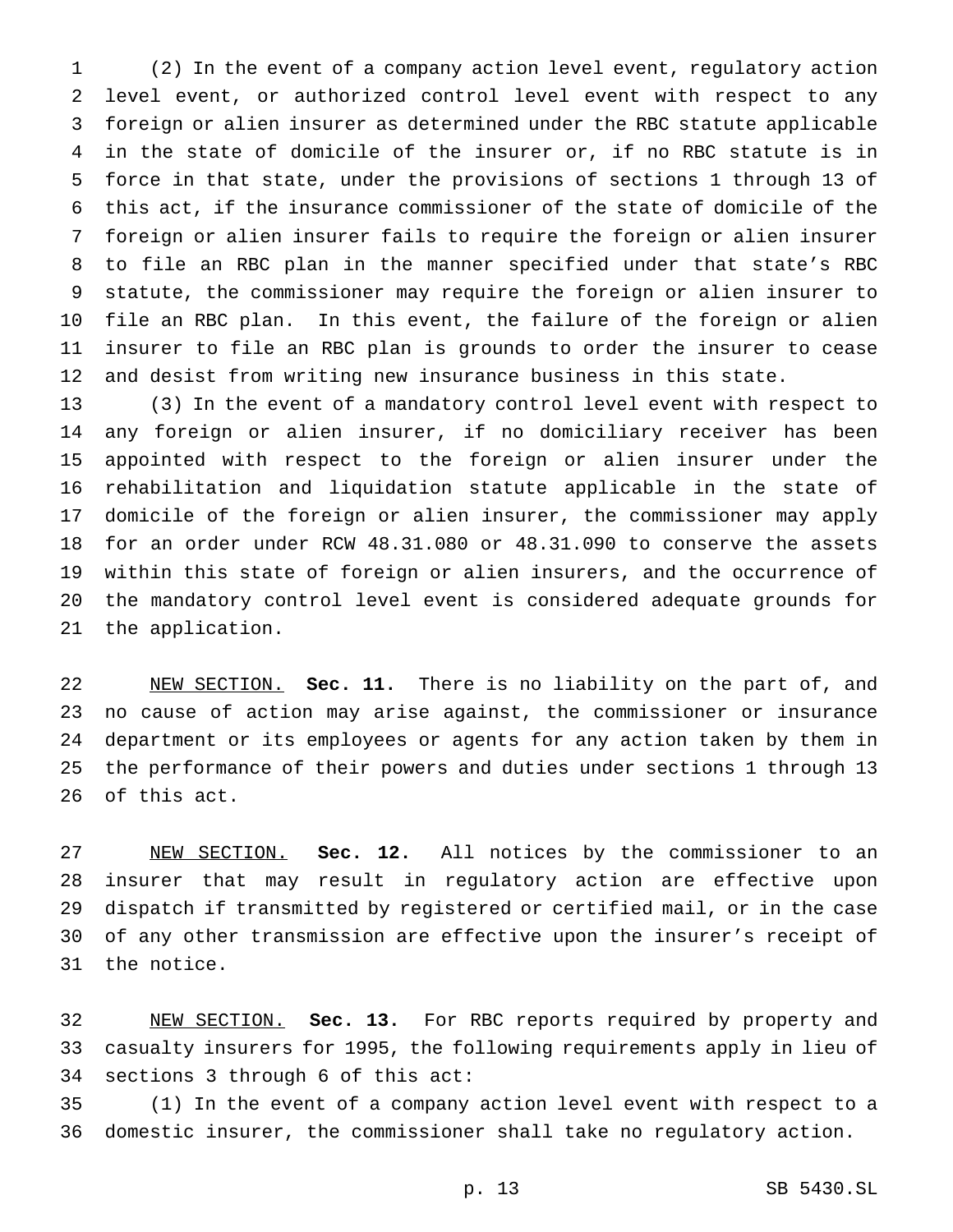(2) In the event of a regulatory action level event under section 4(1) (a), (b), or (c) of this act the commissioner shall take the actions required under section 3 of this act.

 (3) In the event of a regulatory action level event under section  $4(1)$  (d), (e), (f), (g), (h), or (i) of this act or an authorized control level event, the commissioner shall take the actions required under section 4 of this act.

 (4) In the event of a mandatory control level event with respect to an insurer, the commissioner shall take the actions required under section 5 of this act.

 **Sec. 14.** RCW 48.05.340 and 1994 c 171 s 1 are each amended to read as follows:

 (1) Subject to RCW 48.05.350 and 48.05.360 to qualify for authority to transact any one kind of insurance as defined in chapter 48.11 RCW or combination of kinds of insurance as shown below, a foreign or alien insurer, whether stock or mutual, or a domestic insurer hereafter formed shall possess unimpaired paid-in capital stock, if a stock insurer, or unimpaired surplus if a mutual insurer, and additional funds in surplus, as follows, and shall thereafter maintain unimpaired a combined total of: (a) The paid-in capital stock if a stock insurer or surplus if a mutual insurer, plus (b) such additional funds in surplus equal to the total of the following initial requirements:

| 23 |                                      |  |  | Paid-in capital |             |
|----|--------------------------------------|--|--|-----------------|-------------|
| 24 | Kind or kinds                        |  |  | stock or        | Additional  |
| 25 | of insurance                         |  |  | basic surplus   | surplus     |
|    | 26 Life \$2,000,000                  |  |  |                 | \$2,000,000 |
| 27 | Disability 2,000,000                 |  |  |                 | 2,000,000   |
|    | 28 Life and disability 2,400,000     |  |  |                 | 2,400,000   |
|    | 29 Property 2,000,000                |  |  |                 | 2,000,000   |
|    | 30 Marine & transportation 2,000,000 |  |  |                 | 2,000,000   |
| 31 | General casualty $\ldots$ 2,400,000  |  |  |                 | 2,400,000   |
|    | 32 Vehicle 2,000,000                 |  |  |                 | 2,000,000   |
|    | 33 Surety 2,000,000                  |  |  |                 | 2,000,000   |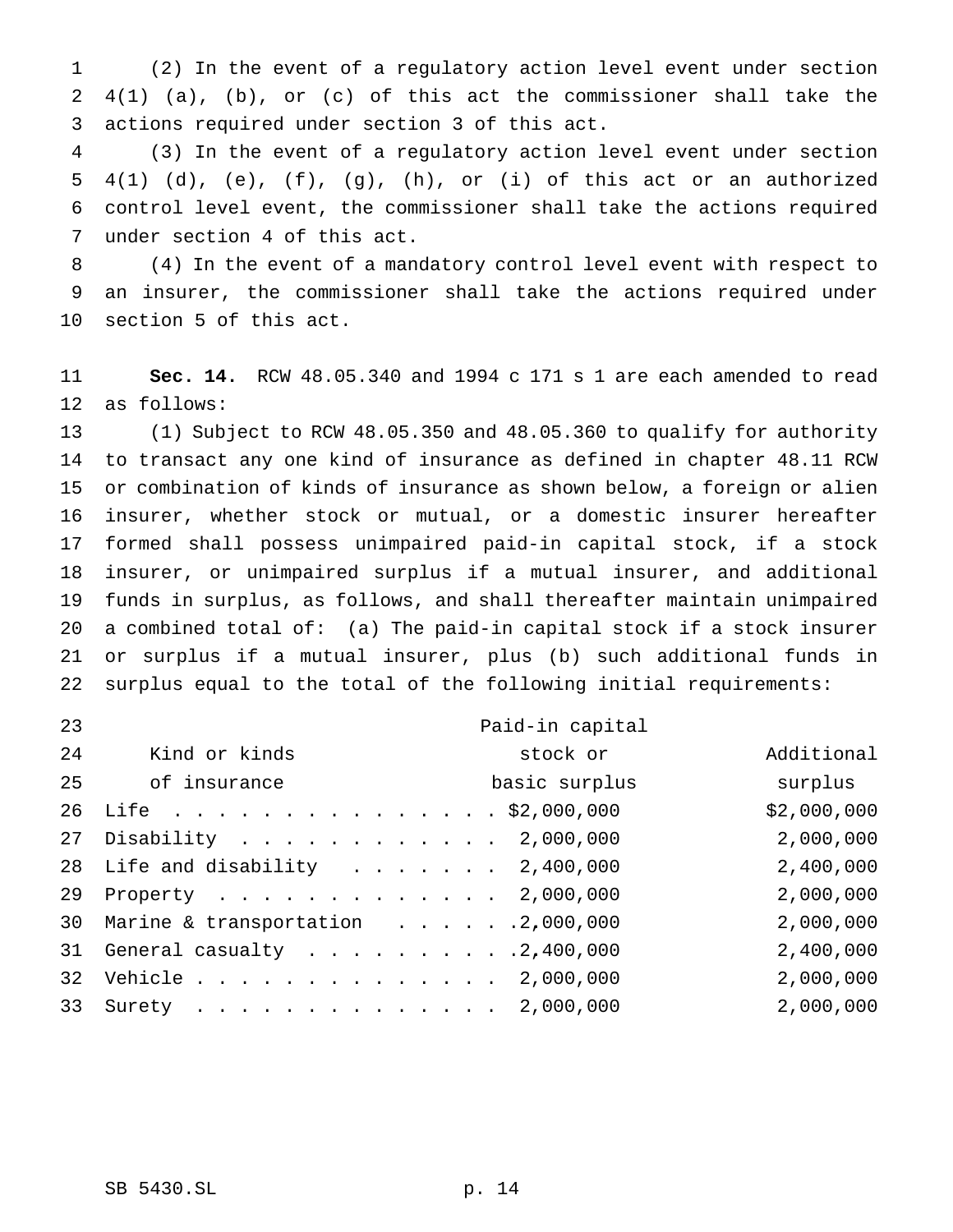Any two of the following kinds of insurance: Property, marine & transportation, general casualty, vehicle, surety, disability ........... 3,000,000 3,000,000 Multiple lines (all insurances except life and title 9 insurance) . . . . . . . . . . . . 3,000,000 3,000,000 Title (in accordance with the provisions of chapter 48.29 RCW)

 (2) Capital and surplus requirements are based upon all the kinds of insurance transacted by the insurer wherever it may operate or propose to operate, whether or not only a portion of such kinds are to be transacted in this state.

 (3) Until December 31, 1996, a foreign or alien insurer holding a certificate of authority to transact insurance in this state immediately prior to June 9, 1994, may continue to be authorized to transact the same kinds of insurance as long as it is otherwise qualified for such authority. A domestic insurer holding a certificate of authority to transact insurance in this state immediately prior to June 9, 1994, may continue to be authorized to transact the same kinds of insurance as long as it is otherwise qualified for such an authority and thereafter maintains unimpaired the amount of paid-in capital stock, if a stock insurer, or basic surplus, if a mutual or reciprocal insurer, and special or additional surplus as required of it under laws in force immediately prior to June 9, 1994.

 $((+4)$  The commissioner may, by rule, require insurers to maintain 29 additional capital and surplus based upon the type, volume, and nature 30 of insurance business transacted consistent with the methods then adopted by the National Association of Insurance Commissioners for determining the appropriate amount of additional capital and surplus to 33 be required. In the absence of an applicable rule, the commissioner 34 may, after a hearing or with the consent of the insurer, require an 35 insurer to have and maintain a larger amount of capital or surplus than prescribed under this section or the rules under this section, based 37 upon the volume and kinds of insurance transacted by the insurer and on the principles of risk-based capital as determined by the National Association of Insurance Commissioners. This subsection applies only